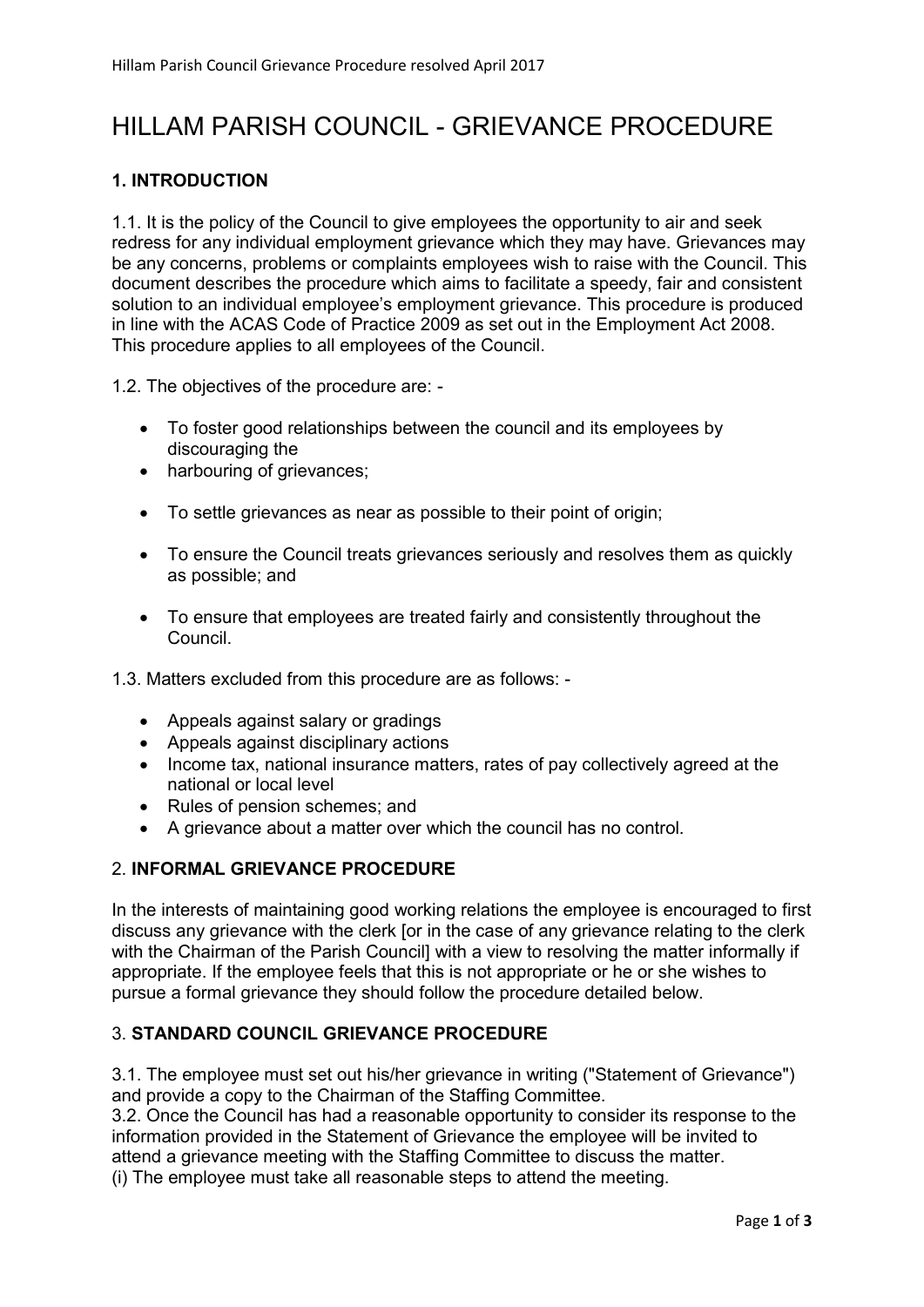(ii) Grievance meetings will normally be convened with 14 days of the council receiving the Statement of Grievance.

(iii) The employee has the right to be accompanied to a grievance meeting by a fellow employee, a Trade Union representative or by a friend.

(iv) If the meeting is inconvenient for either the employee or his or her companion, the employee has the right to postpone the meeting by up to 5 working days.

3.3. A grievance meeting may be adjourned to allow matters raised during the course of the meeting to be investigated, or to afford the Staffing Committee time to consider the decision.

3.4. After the meeting the employee will be informed of the Staffing Committee's decision within 5 working days. (The meeting may be reconvened for this purpose). The Staffing Committee's decision will be confirmed to the employee in writing.

3.5. If the employee wishes to appeal against the council's decision he or she must inform the Council within 5 working days of receiving the decision.

3.6. If the employee notifies the council that they wish to appeal, the employee will be invited to attend a grievance appeal meeting with three members of the Parish Council who do not sit on the Staffing Committee. The employee must take all reasonable steps to attend that meeting. The employee has the right to be accompanied to a grievance appeal meeting by a fellow employee, a Trade Union representative or by a friend.

3.7. A grievance appeal meeting will normally be convened within 7 working days of the Council receiving notice that the employee wishes to appeal pursuant to 3.5. above. If the meeting time is inconvenient for the employee or his or her companion, the employee may ask to postpone the meeting by up to 5 working days.

3.8. After the grievance appeal meeting the employee will be informed of the council's final decision within 5 working days. [The meeting may be reconvened for this purpose]. The Council's decision will be confirmed to the employee in writing.

### 4 GRIEVANCE PROCEDURE FOR FORMER EMPLOYEES

4.1. If an ex-employee wishes to raise a grievance, he or she must set out their grievance and the basis for that grievance in writing and provide a copy to the Chairman of the Council's Staffing Committee.

4.2. Following receipt of a statement of grievance pursuant to 4.1. above, the Council will either write to the ex-employee inviting him or her to attend a meeting to discuss the grievance, or to ask for the ex-employee's agreement to the Council responding to the grievance in writing.

4.2.1. If the ex-employee does not agree to the matter being dealt with by correspondence within 7 working days of the council writing to them pursuant to 4.2. above steps 3.1. to 3.4. of the standard council grievance procedure will be followed. The meeting will be conducted by the Council's Staffing Committee.

4.2.2. If the ex-employee does agree to the matter being dealt with by correspondence, the Council's Staffing Committee will consider his or her grievance and will respond to the ex-employee in writing within 14 days of the receipt of such confirmation setting out the basis for the council's decision.

## 5. GENERAL PROCEDURAL INFORMATION

5.1. A copy of the Statement of Grievance, a note of the decision taken at the first stage of the procedure, any notice of appeal and appeal decision will be placed on the employee's/ex-employees personnel file, together with any notes or evidence taken or compiled during the course of the procedure.

5.2. All staffing disciplinary/grievance issues should be discussed in private session